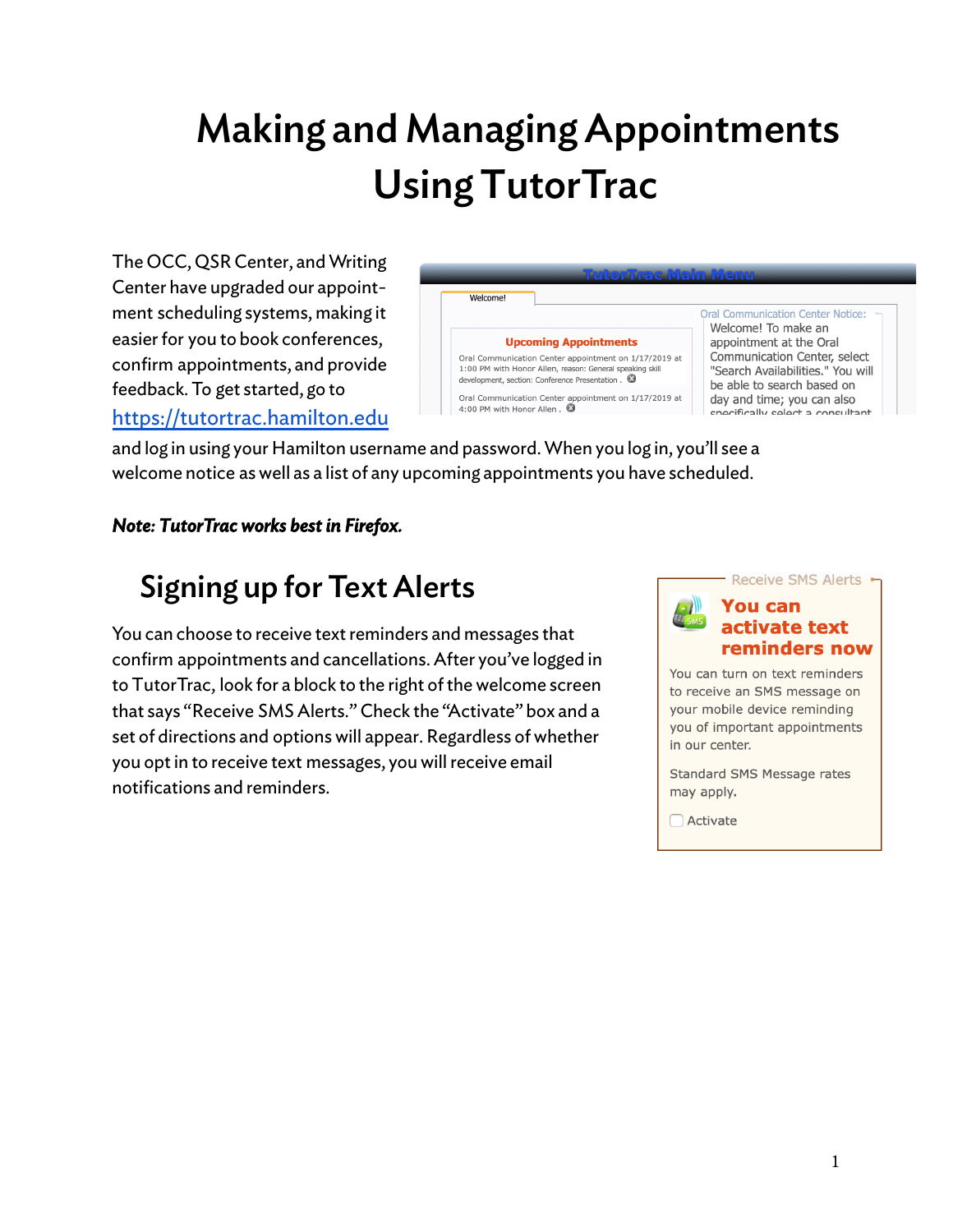

 3. You will be presented with a list of available appointments or drop-in times that meet your criteria, sorted by day. Each green block is an available appointment. Each blue block is a drop-in time (available at QSR only). *Note: If you are coming to the OCC or Writing Centerwith a group (allworking on the same project), only one group membershould schedule the appointment.*

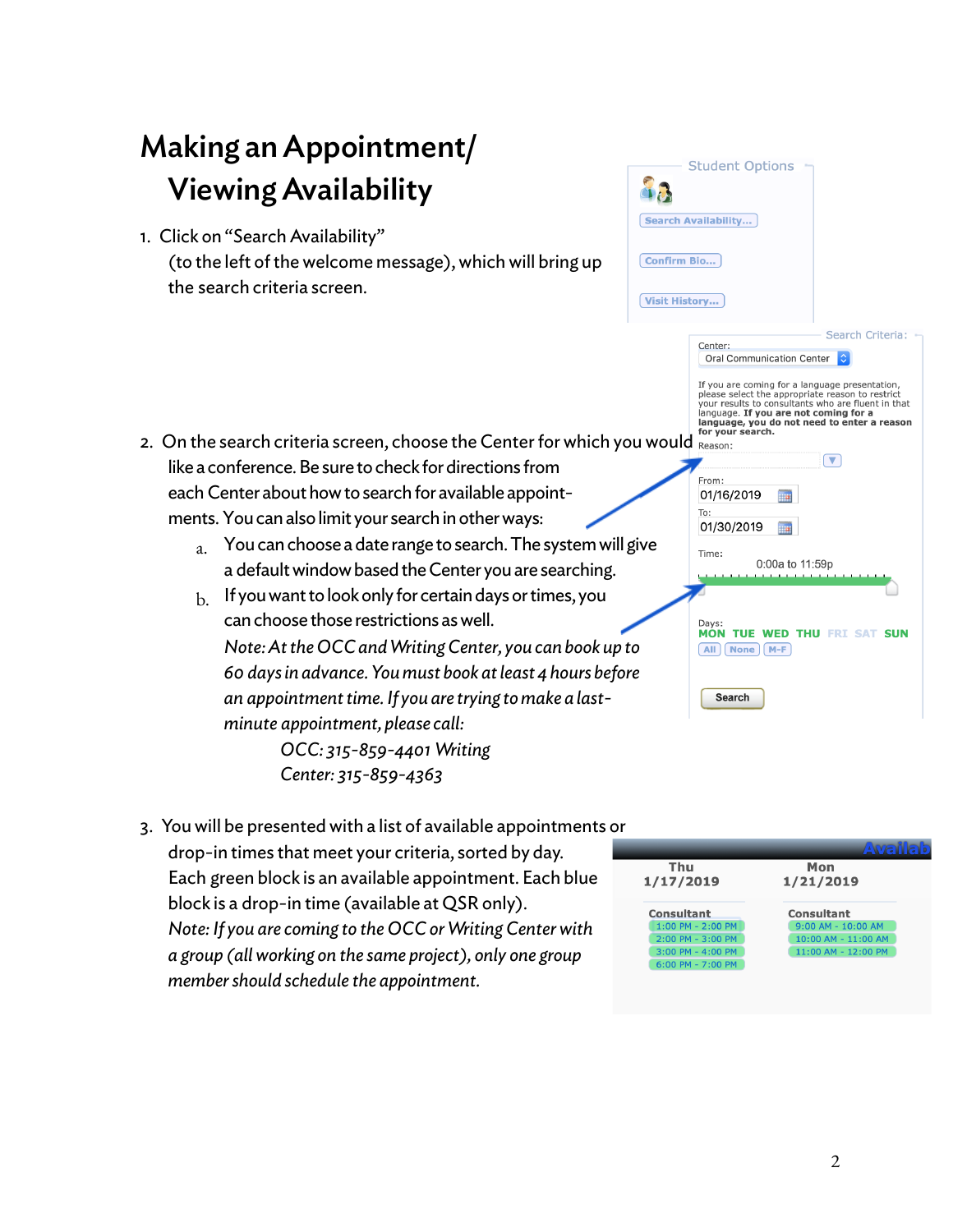4. To make an appointment: click on the time that you want to book. You will then be asked some additional questions to help us prepare for your conference.

| Student: Michael Wang                                                                                              | <b>Appointments Entry</b> | Staff: Honor Allen        |                           |
|--------------------------------------------------------------------------------------------------------------------|---------------------------|---------------------------|---------------------------|
| <b>Appointment Info</b>                                                                                            |                           |                           |                           |
| Please provide a little more information about why you are coming in so we can prepare for your visit.             | Center:                   | Oral Communication Center |                           |
|                                                                                                                    | Subject:                  |                           |                           |
|                                                                                                                    | Reason:                   |                           |                           |
|                                                                                                                    | Date: 1/17/2019           | Time:                     | 1:00 PM<br>To:<br>2:00 PM |
| <b>C</b> Is this a group appointment? (if yes, please enter names of your group members in the notes field below): |                           | $\blacktriangledown$      |                           |
|                                                                                                                    | Notes:                    |                           |                           |
| Created 00/00/00 at 00:00:00 by<br>Modified 00/00/00 at 00:00:00 by                                                |                           |                           |                           |
| Save                                                                                                               |                           |                           |                           |
|                                                                                                                    |                           |                           |                           |

- a. **Subject:** Choose the class you're coming in for. If you are not coming in for a class, you can select from the other options to tell us what best fits your visit.
- b. Reason: If you searched with a reason, it will already be selected here. If not, please choose from the available options.
- c. Other Questions: Each Center will ask different questions under field C and may request different information in the Notes box. There may also be questions under the Notes box for you to answer.
- d. Be sure to click "save." You should now see the appointment on the Welcome screen and also have an email confirming the appointment.

#### What if the search doesn't show any appointments?

 If your search finds no results, you can try adjusting your criteria to see other options. If that doesn't work, contact the correct Center with information about your needs and we will do our best to find an appointment for you.